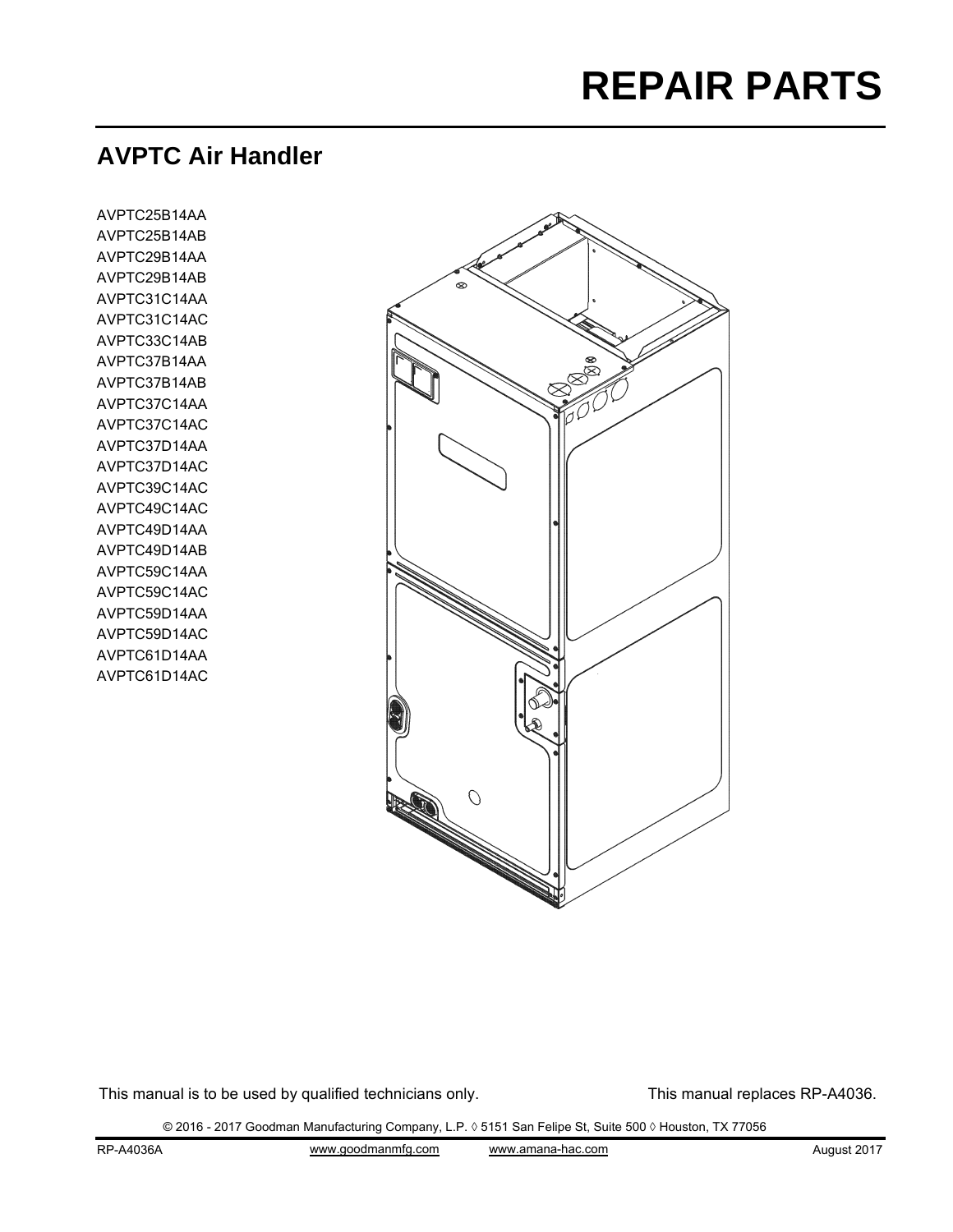#### **Index**

| <b>Functional Parts List</b> |   |       |
|------------------------------|---|-------|
| Illustration and Parts       | . | 4 - 9 |

*Views shown are for parts illustrations only, not servicing procedures*

#### **Text Codes:**

AR - As Required NA - Not Available NS - Not Shown 00000000 - See Note  $QTY$  - Quantity Example (QTY 3) (If Quantity not shown, Quantity = 1)<br>M - Model Example (M1) (If M Code not shown, then part is used o Example (M1) (If M Code not shown, then part is used on all Models)

#### **Expanded Model Nomenclature:**

 Example M1 - Model#1 M2 - Model#2 M3 - Model#3

Goodman Manufacturing Company, L.P. is not responsible for personal injury or property damage resulting from improper service. Review all service information before beginning repairs.

Warranty service must be performed by an authorized technician, using authorized factory parts. If service is required after the warranty expires, Goodman Manufacturing Company, L.P. also recommends contacting an authorized technician and using authorized factory parts.

Goodman Manufacturing Company, L.P. reserves the right to discontinue, or change at any time, specifications or designs without notice or without incurring obligations.

For assistance within the U.S.A. contact: Homeowner Support Goodman Manufacturing Company, L.P. 19001 Kermier Road Waller, Texas 77484 877-254-4729-Telephone 713-863-2382-Facsimile

International Division Goodman Manufacturing Company, L.P. 19001 Kermier Road Waller, Texas 77484 713-861-2500-Telephone 713-863-2382-Facsimile For assistance outside the U.S.A. contact: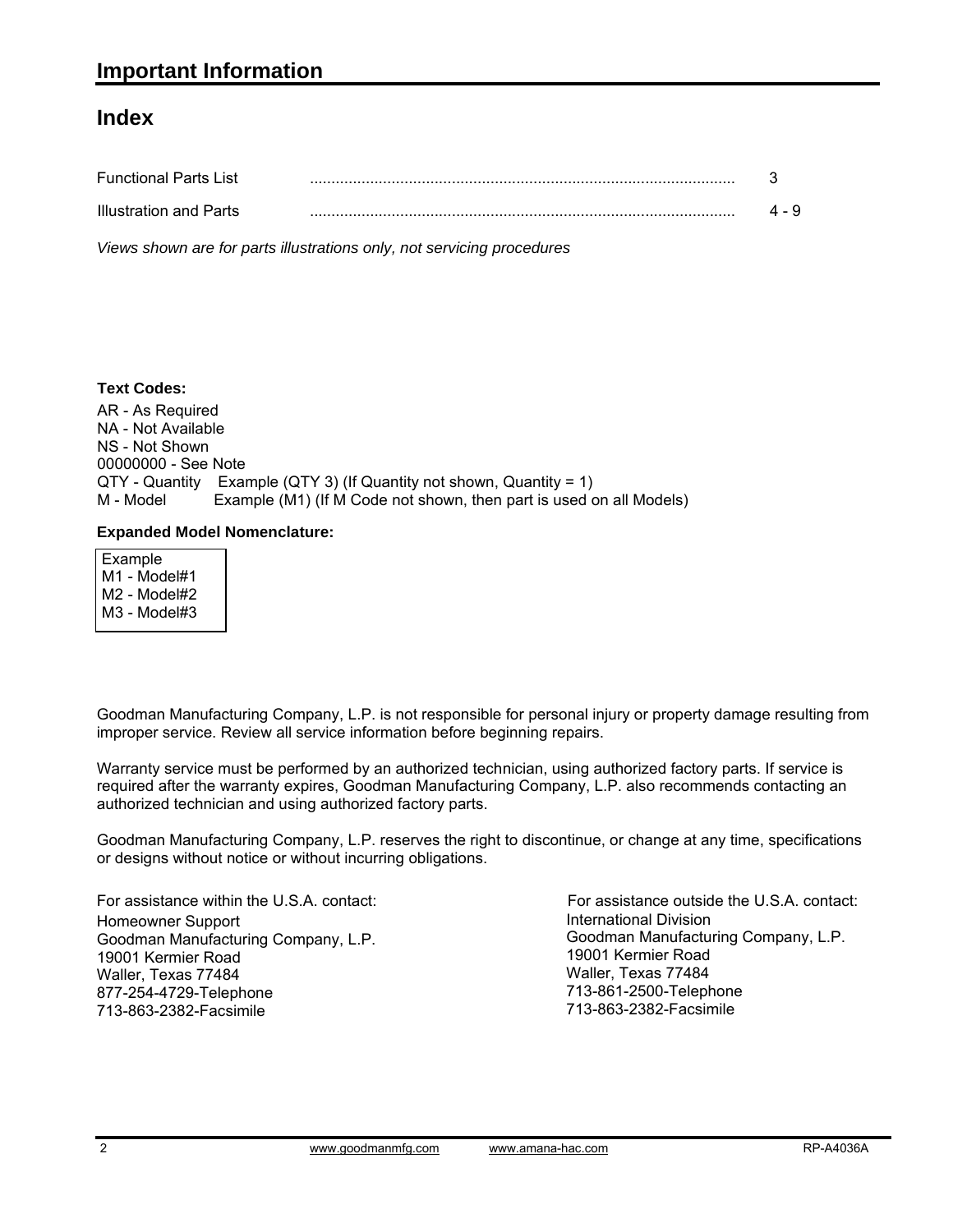## **Functional Parts**

| Part       |                                                                                  |                                    |  |
|------------|----------------------------------------------------------------------------------|------------------------------------|--|
| No:        | <b>Description:</b>                                                              |                                    |  |
|            |                                                                                  | <b>Expanded Model Nomenclature</b> |  |
| 0131M00272 | MOTOR, 1 HP, SERIAL ECM (M18, M19, M20,<br>M21, M22, M23)                        | M1 - AVPTC25B14AA                  |  |
| 0131M00270 | MOTOR, 1/2 HP, SERIAL ECM (M1, M2, M7)                                           | M2 - AVPTC25B14AB                  |  |
| 0131M00271 | MOTOR, 3/4 HP, SERIAL ECM (M3, M4, M5,                                           | M3 - AVPTC29B14AA                  |  |
|            | M6, M8, M9, M10, M11, M12, M13, M14, M15,<br>M <sub>16</sub> , M <sub>17</sub> ) | M4 - AVPTC29B14AB                  |  |
| 0130A00120 | PCB SHARED DATA (M20)                                                            | M5 - AVPTC31C14AA                  |  |
| 0130A00114 | PCB SHARED DATA (M1)                                                             | M6 - AVPTC31C14AC                  |  |
| 0130A00115 | PCB SHARED DATA (M8)                                                             | M7 - AVPTC33C14AB                  |  |
| 0130A00116 | PCB SHARED DATA (M5)                                                             | M8 - AVPTC37B14AA                  |  |
| 0130A00117 | PCB SHARED DATA (M10)                                                            | M9 - AVPTC37B14AB                  |  |
| 0130A00119 | PCB SHARED DATA (M12)                                                            | M10 - AVPTC37C14AA                 |  |
| 0130A00121 | PCB SHARED DATA (M22)                                                            |                                    |  |
| 0130A00122 | PCB SHARED DATA (M16)                                                            | M11 - AVPTC37C14AC                 |  |
| 0130A00124 | PCB SHARED DATA (M3)                                                             | M12 - AVPTC37D14AA                 |  |
| 0130A00118 | PCB SHARED DATA (M18)                                                            | M13 - AVPTC37D14AC                 |  |
| PCBJA104   | PCB, CONTROL, AIR HANDLER                                                        | M14 - AVPTC39C14AC                 |  |
| 0130M00423 | SHARED DATA (M14)                                                                | M15 - AVPTC49C14AC                 |  |
| 0130M00426 | SHARED DATA (M21)                                                                | M16 - AVPTC49D14AA                 |  |
| 0130M00424 | SHARED DATA (M15)                                                                | M17 - AVPTC49D14AB                 |  |
| 0130M00359 | SHARED DATA (M2)                                                                 | M18 - AVPTC59C14AA                 |  |
| 0130M00422 | SHARED DATA (M13)                                                                | M19 - AVPTC59C14AC                 |  |
| 0130M00421 | SHARED DATA (M11)                                                                |                                    |  |
| 0130M00420 | SHARED DATA (M6)                                                                 | M20 - AVPTC59D14AA                 |  |
| 0130M00368 | SHARED DATA (M17)                                                                | M21 - AVPTC59D14AC                 |  |
| 0130M00427 | SHARED DATA (M23)                                                                | M22 - AVPTC61D14AA                 |  |
| 0130M00363 | SHARED DATA (M9)                                                                 | M23 - AVPTC61D14AC                 |  |
| 0130M00362 | SHARED DATA (M7)                                                                 |                                    |  |
| 0130M00360 | SHARED DATA (M4)                                                                 |                                    |  |
| 0130M00425 | SHARED DATA (M19)                                                                |                                    |  |
| 0130M00138 | <b>TRANSFORMER 208/230, 24V</b>                                                  |                                    |  |
| 0151R00133 | VALVE, TXV R-410A (M18, M19, M20, M21,<br>M22, M23)                              |                                    |  |
| 0151R00131 | VALVE, TXV R-410A (M8, M9, M10, M11, M12,<br>M13, M16, M17)                      |                                    |  |
| 0151R00130 | VALVE, TXV R-410A (M1, M2, M3, M4, M5, M6)                                       |                                    |  |
| 0151M00067 | VALVE, TXV R-410A BOOSTER CHG (M15)                                              |                                    |  |
| 0151M00066 | VALVE, TXV R-410A BOOSTER CHG (M14)                                              |                                    |  |

0151M00065 VALVE, TXV R-410A BOOSTER CHG (M7)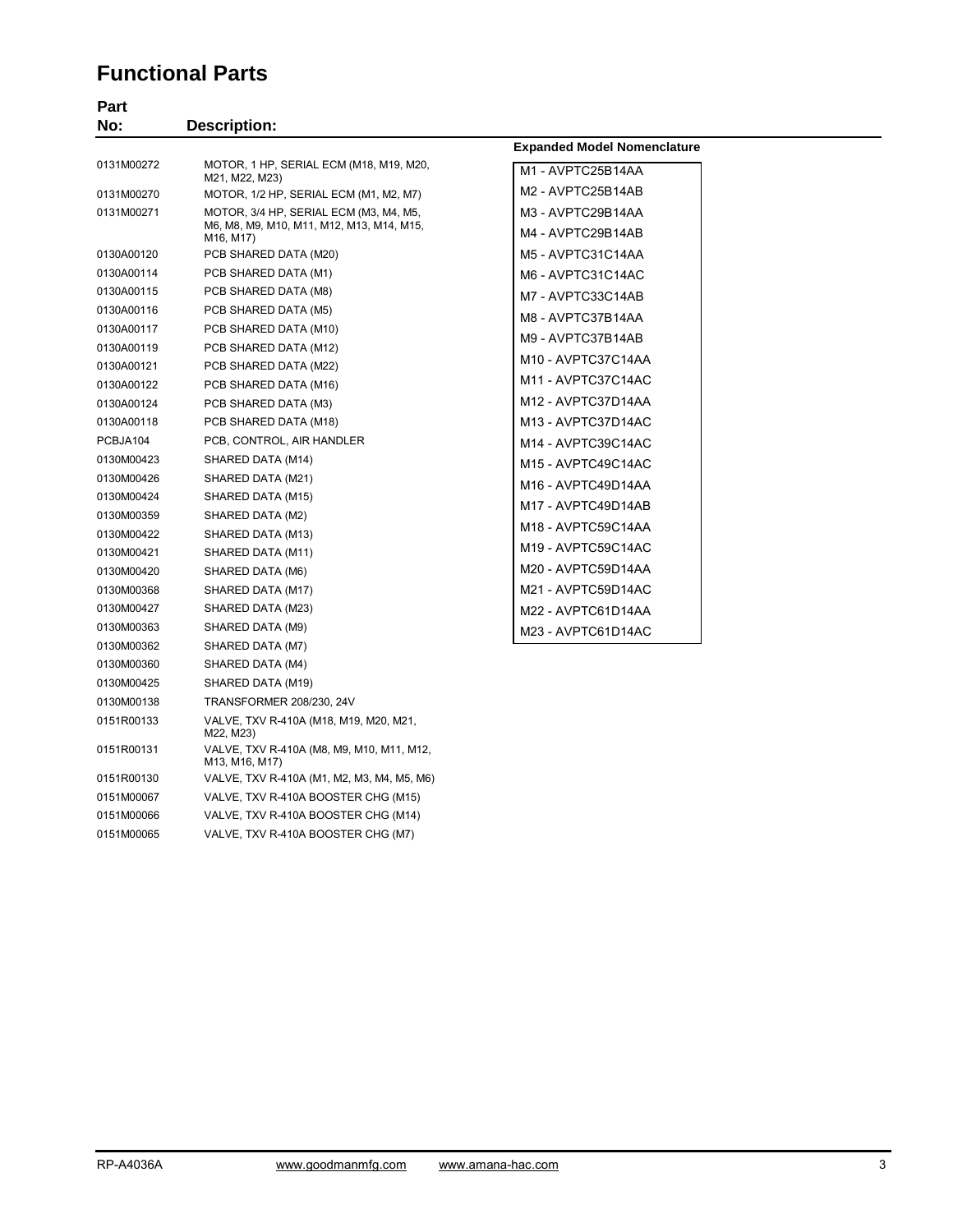## **WRAPPER ASSEMBLY**

**WRAPPER ASSEMBLY** 

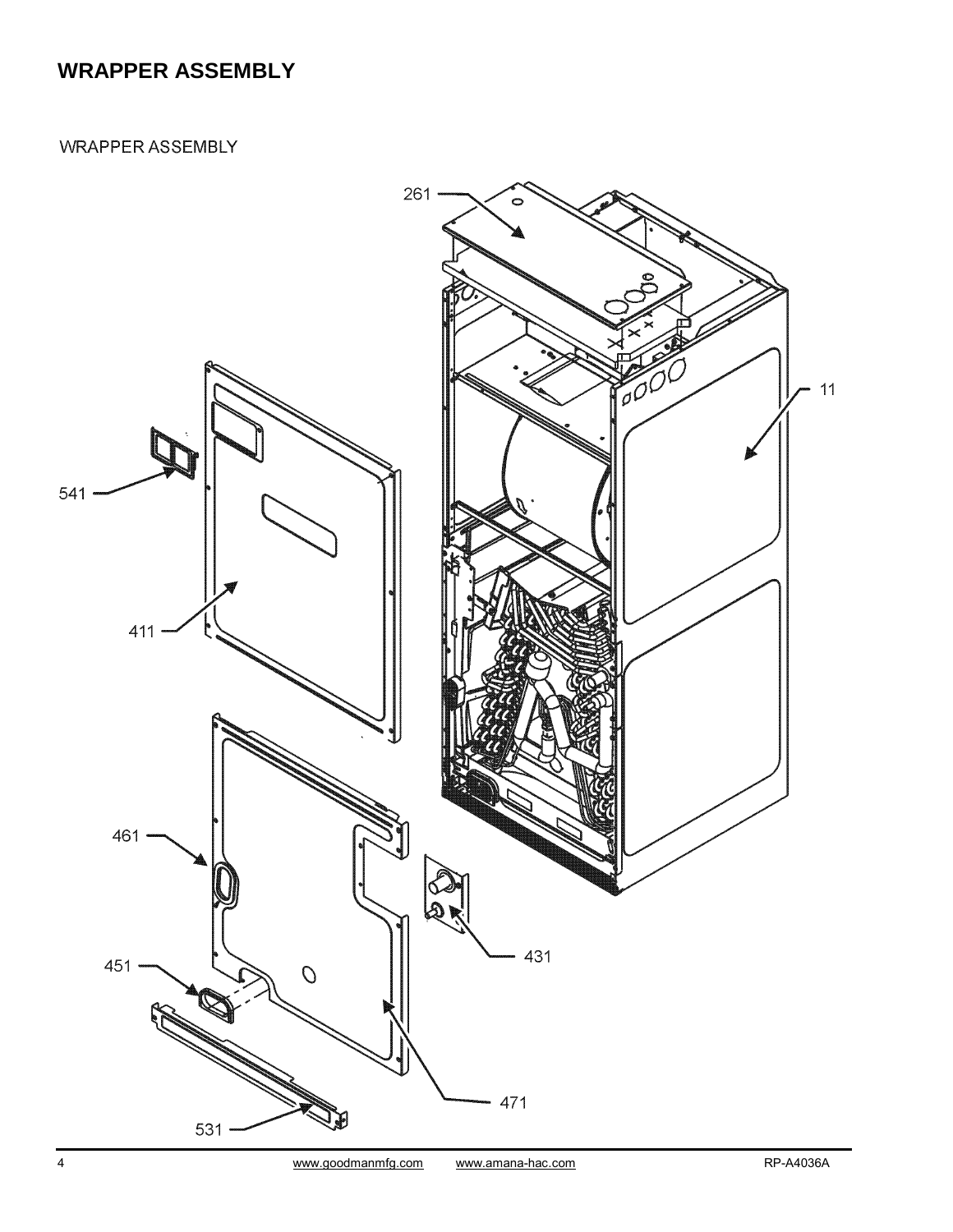#### **WRAPPER ASSEMBLY**

|                                         | <b>Ref. Part</b><br>No: No:                                                                                         | <b>Description:</b>                                                                                                                                                                                                                                                       | <b>Ref. Part</b><br>No: No:<br><b>Description:</b>                                                                                                     |
|-----------------------------------------|---------------------------------------------------------------------------------------------------------------------|---------------------------------------------------------------------------------------------------------------------------------------------------------------------------------------------------------------------------------------------------------------------------|--------------------------------------------------------------------------------------------------------------------------------------------------------|
| Image 1:                                |                                                                                                                     |                                                                                                                                                                                                                                                                           | <b>Expanded Model Nomenclature</b>                                                                                                                     |
| 11<br>11<br>11<br>11<br>11<br>11<br>261 | 0121A00455PDG<br>0121A00456PDG<br>0121A00458PDG<br>0121A00276PDG<br>0121A00280PDG<br>0121A00281PDG<br>0121A00373PDG | WRAPPER (M12, M13, M20, M21)<br>WRAPPER (M5, M6, M10, M11, M18, M19)<br>WRAPPER (M3, M4, M8, M9)<br>WRAPPER, LARGE, PAINTED (M16, M17, M22,<br>M23)<br>WRAPPER, MED, PAINTED (M7, M14, M15)<br>WRAPPER, SM, PAINTED (M1, M2)<br>Plate, Upper Tie (M1, M2, M3, M4, M8, M9) | M1 - AVPTC25B14AA<br>M2 - AVPTC25B14AB<br>M3 - AVPTC29B14AA<br>M4 - AVPTC29B14AB<br>M5 - AVPTC31C14AA<br>M6 - AVPTC31C14AC<br>M7 - AVPTC33C14AB        |
| 261<br>261                              | 0121A00374PDG<br>0121A00375PDG                                                                                      | Plate, Upper Tie (M5, M6, M7, M10, M11, M14, M15,<br>M18, M19)<br>Plate, Upper Tie (M12, M13, M16, M17, M20, M21,<br>M22, M23)                                                                                                                                            | M8 - AVPTC37B14AA<br>M9 - AVPTC37B14AB<br>M10 - AVPTC37C14AA                                                                                           |
| 411<br>411                              | 0121A00838PDG<br>0121A00836PDG                                                                                      | PANEL, UPPER ACCESS (M1, M2, M3, M4, M8,<br>M9)<br>PANEL, UPPER ACCESS (M12, M13, M16, M17,<br>M20, M21, M22, M23)                                                                                                                                                        | M11 - AVPTC37C14AC<br>M <sub>12</sub> - AVPTC37D <sub>14</sub> AA<br>M13 - AVPTC37D14AC                                                                |
| 411<br>431<br>451<br>461<br>471<br>471  | 0121A00837PDG<br>0121A00658PDG<br>0154A00006BL<br>0154A00007BL<br>0121A00460PDG<br>0121A00461PDG                    | PANEL, UPPER ACCESS (M5, M6, M7, M10, M11,<br>M14, M15, M18, M19)<br>Panel, Refrigerant Tubing<br>GASKET, DRAIN PAN<br>GASKET, DRAIN PAN<br>LOWER ACCESS PANEL (M12, M13, M20, M21)<br>LOWER ACCESS PANEL (M5, M6, M10, M11, M18,<br>M19)                                 | M14 - AVPTC39C14AC<br>M15 - AVPTC49C14AC<br>M16 - AVPTC49D14AA<br>M17 - AVPTC49D14AB<br>M18 - AVPTC59C14AA<br>M19 - AVPTC59C14AC<br>M20 - AVPTC59D14AA |
| 471<br>471<br>471<br>471                | 0121A00463PDG<br>0121A00618PDG<br>0121A00620PDG<br>0121A00619PDG                                                    | LOWER ACCESS PANEL (M3, M4, M8, M9)<br>LOWER ACCESS PANEL (M16, M17, M22, M23)<br>LOWER ACCESS PANEL (M1, M2)<br>LOWER ACCESS PANEL, PAINTED (M7, M14,<br>M15)                                                                                                            | M21 - AVPTC59D14AC<br>M22 - AVPTC61D14AA<br>M23 - AVPTC61D14AC                                                                                         |
| 531<br>531<br>531                       | 0121A00242PDG<br>0121A00243PDG<br>0121A00244PDG                                                                     | Panel, Filter Access (M1, M2, M3, M4, M8, M9)<br>Panel, Filter Access (M5, M6, M7, M10, M11, M14,<br>M15, M18, M19)<br>Panel, Filter Access (M12, M13, M16, M17, M20,                                                                                                     |                                                                                                                                                        |
| 541<br><b>NS</b>                        | 0161A00073<br>BT1369063                                                                                             | M21, M22, M23)<br><b>CIRCUIT BREAKER COVER</b><br>90 DEGREE STUB                                                                                                                                                                                                          |                                                                                                                                                        |

NS 0164A00002 GROMMET

NS 0163A00026 THUMB SCREW (QTY 2) NS BT1392909 WASHER; SS RETAINING (QTY 2)

NS 0163M00036 SCREW,#10X1/2,B,BZ,SLOT,SR,BLK (QTY 4)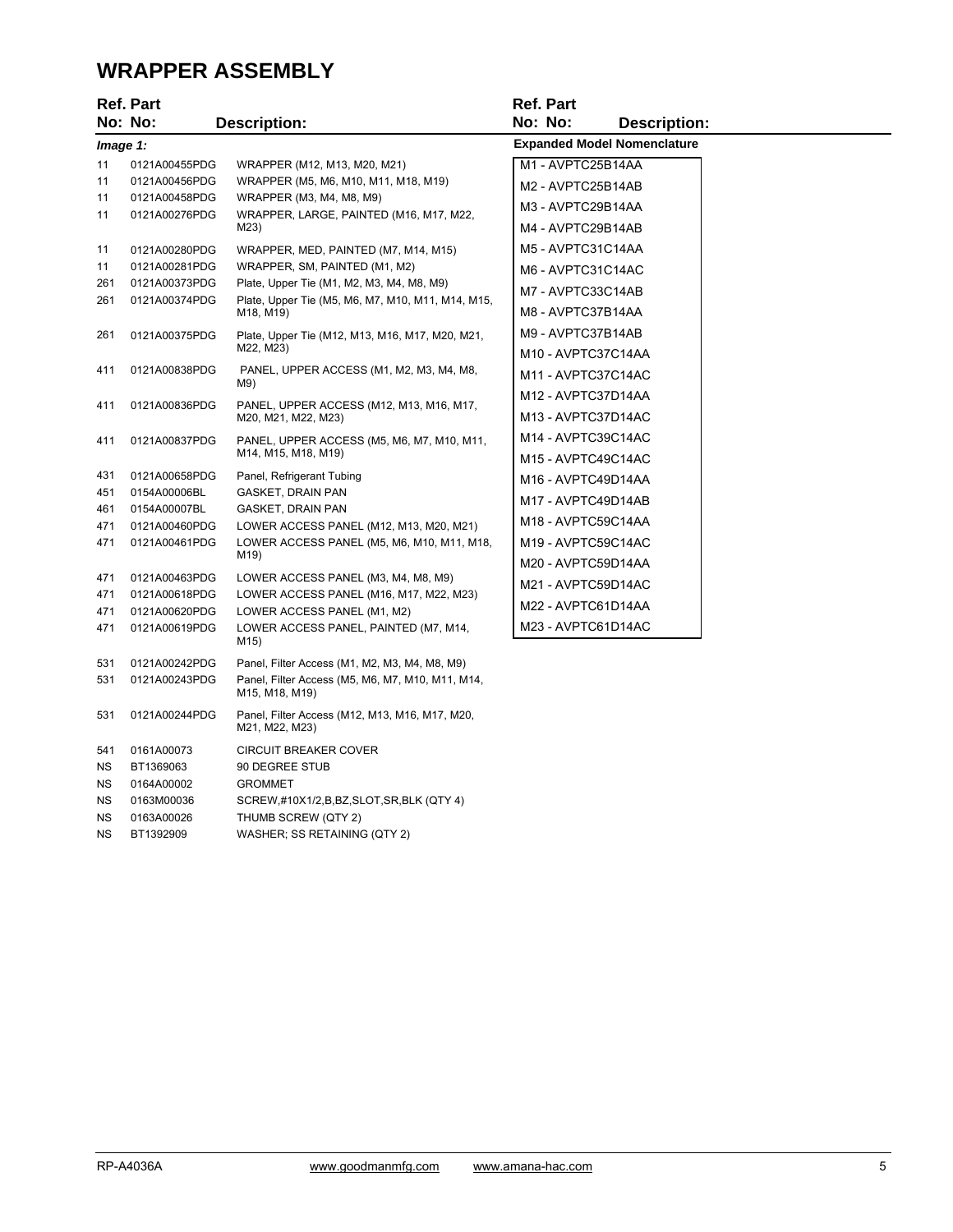## **CONTROL BOX & COIL ASSEMBLY**



**COIL TUBING ASSEMBLY** 



#### NOTE: COIL TUBING ASSEMBLY MAY DIFFER FROM WHAT IS SHOWN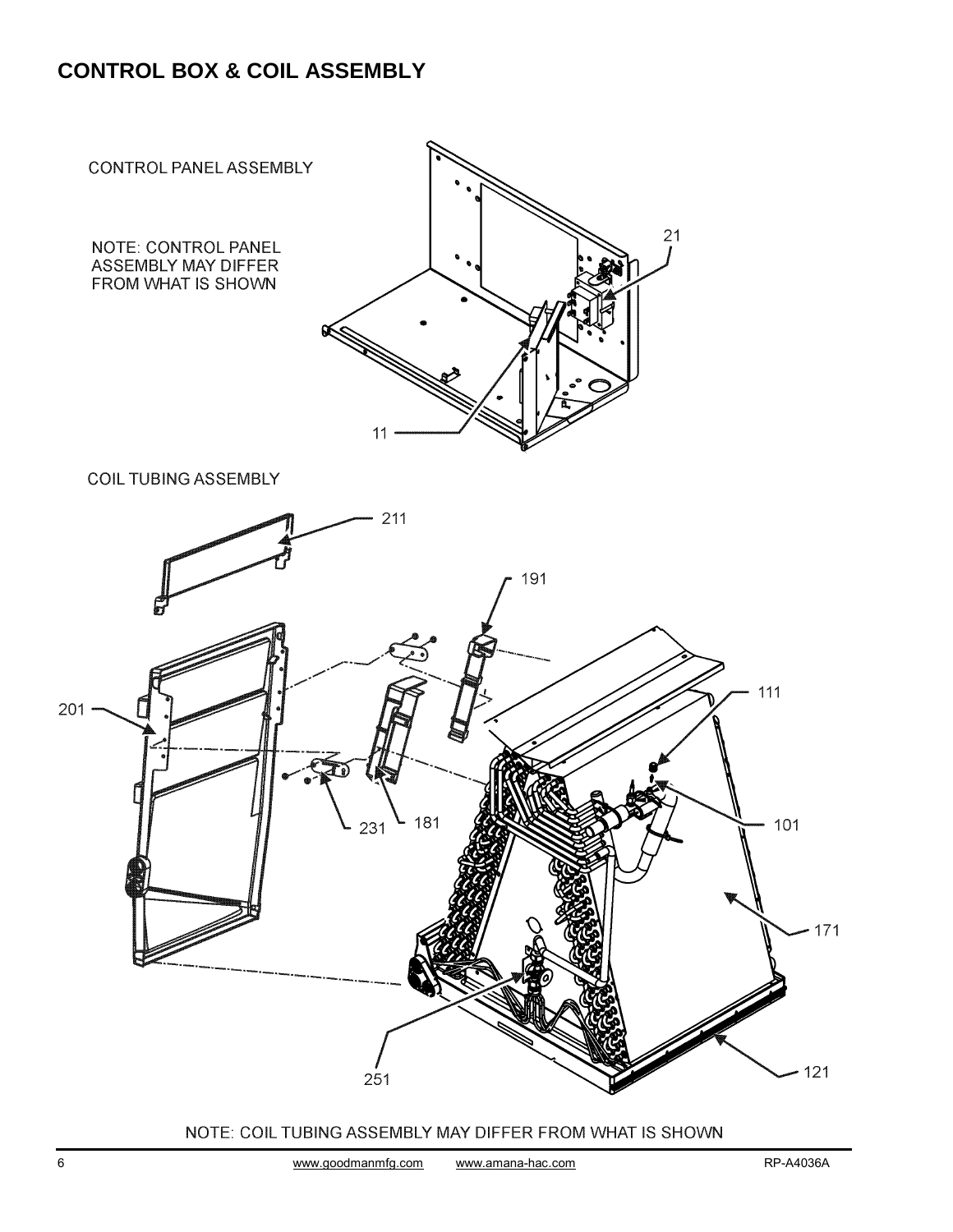## **CONTROL BOX & COIL ASSEMBLY**

|            | <b>Ref. Part</b>         |                                                                                                            | Ref. Part                          |
|------------|--------------------------|------------------------------------------------------------------------------------------------------------|------------------------------------|
|            | No: No:                  | <b>Description:</b>                                                                                        | No: No:<br><b>Description:</b>     |
| Image 1:   |                          |                                                                                                            | <b>Expanded Model Nomenclature</b> |
| 11         | PCBJA104                 | PCB, CONTROL, AIR HANDLER                                                                                  | M1 - AVPTC25B14AA                  |
| 21         | 0130M00138               | TRANSFORMER 208/230, 24V                                                                                   | M2 - AVPTC25B14AB                  |
| 101        | 0163M00175               | CAP WITH O-RING                                                                                            | M3 - AVPTC29B14AA                  |
| 111        | B1787000                 | <b>VALVE CORE</b>                                                                                          | M4 - AVPTC29B14AB                  |
| 121        | 0161A00049               | DRAINPAN, VERTICAL (M1, M2, M3, M4, M8, M9)                                                                |                                    |
| 121        | 0161A00051               | DRAINPAN, VERTICAL (M12, M13, M16, M17, M20,<br>M21, M22, M23)                                             | M5 - AVPTC31C14AA                  |
| 121        | 0161A00052               | DRAINPAN, VERTICAL (M5, M6, M7, M10, M11,                                                                  | M6 - AVPTC31C14AC                  |
|            |                          | M14, M15, M18, M19)                                                                                        | M7 - AVPTC33C14AB                  |
| 171        | 0270A00854               | COIL TUBING ASSEMBLY (M3, M4)                                                                              | M8 - AVPTC37B14AA                  |
| 171        | 0270A00855               | COIL TUBING ASSEMBLY (M10, M11)                                                                            | M9 - AVPTC37B14AB                  |
| 171        | 0270A00857               | COIL TUBING ASSEMBLY (M12, M13)                                                                            | M10 - AVPTC37C14AA                 |
| 171        | 0270A00903               | COIL TUBING ASSEMBLY (M1, M2)                                                                              | M11 - AVPTC37C14AC                 |
| 171        | 0270A00906               | COIL TUBING ASSEMBLY (M14)                                                                                 | M12 - AVPTC37D14AA                 |
| 171        | 0270A01030               | COIL TUBING ASSEMBLY (M8, M9)                                                                              |                                    |
| 171        | 0270A01032               | COIL TUBING ASSEMBLY (M18, M19)                                                                            | M13 - AVPTC37D14AC                 |
| 171<br>171 | 0270A01034               | COIL TUBING ASSEMBLY (M22, M23)                                                                            | M14 - AVPTC39C14AC                 |
| 171        | 0270A01081<br>0270A01085 | COIL TUBING ASSEMBLY (M5, M6)<br>COIL TUBING ASSEMBLY (M20, M21)                                           | M15 - AVPTC49C14AC                 |
| 171        | 0270A01086               | COIL TUBING ASSEMBLY (M16, M17)                                                                            | M16 - AVPTC49D14AA                 |
| 171        | 0270A01097               | COIL TUBING ASSEMBLY (M15)                                                                                 | M17 - AVPTC49D14AB                 |
| 171        | 0270A01194               | COIL TUBING ASSEMBLY (M7)                                                                                  | M18 - AVPTC59C14AA                 |
| 181        | 0161A00060               | CONDENSATE, COLLECT, FRONT                                                                                 | M19 - AVPTC59C14AC                 |
| 191        | 0161A00061               | CONDENSATE, COLLECT, BACK                                                                                  | M20 - AVPTC59D14AA                 |
| 201        | 0161A00055               | DRAIN PAN HORIZONTAL, SMALL (M1, M2, M7,<br>M14, M15)                                                      |                                    |
|            |                          |                                                                                                            | M21 - AVPTC59D14AC                 |
| 201        | 0161A00053               | DRAIN PAN HORIZONTAL, TALL (M3, M4, M5, M6,<br>M8, M9, M10, M11, M12, M13, M16, M17, M18,                  | M22 - AVPTC61D14AA                 |
|            |                          | M19, M20, M21, M22, M23)                                                                                   | M23 - AVPTC61D14AC                 |
| 211        | 0161A00054               | DRAIN PAN, EXTENSION, SMALL (M1, M2, M3,<br>M4, M5, M6, M8, M9, M10, M11, M12, M13, M18,<br>M19, M20, M21) |                                    |
| 211        | 0161A00056               | DRAIN PAN, EXTENSION, TALL (M7, M14, M15,<br>M16, M17, M22, M23)                                           |                                    |
| 231        | 0121A00633               | BRACKET, DRIP SHIELD (M1, M2, M3, M4, M5,<br>M6, M8, M9, M10, M11, M15, M18, M19)                          |                                    |
| 231        | 0121A00634               | BRACKET, DRIP SHIELD (M7, M12, M13, M14,<br>M16, M17, M20, M21, M22, M23)                                  |                                    |
| 251        | 0151R00130               | VALVE, TXV R-410A (M1, M2, M3, M4, M5, M6)                                                                 |                                    |
| 251        | 0151R00131               | VALVE, TXV R-410A (M8, M9, M10, M11, M12,<br>M13, M16, M17)                                                |                                    |
| 251        | 0151R00133               | VALVE, TXV R-410A (M18, M19, M20, M21, M22,<br>M23)                                                        |                                    |

251 0151M00065 VALVE, TXV R-410A BOOSTER CHG (M7) VALVE, TXV R-410A BOOSTER CHG (M14) 251 0151M00067 VALVE, TXV R-410A BOOSTER CHG (M15) NS 0259A00012P WIRE ASSY, 9 PIN FEMALE CONN<br>NS 0259A00016 WIRE HARNESS NS 0259A00016 WIRE HARNESS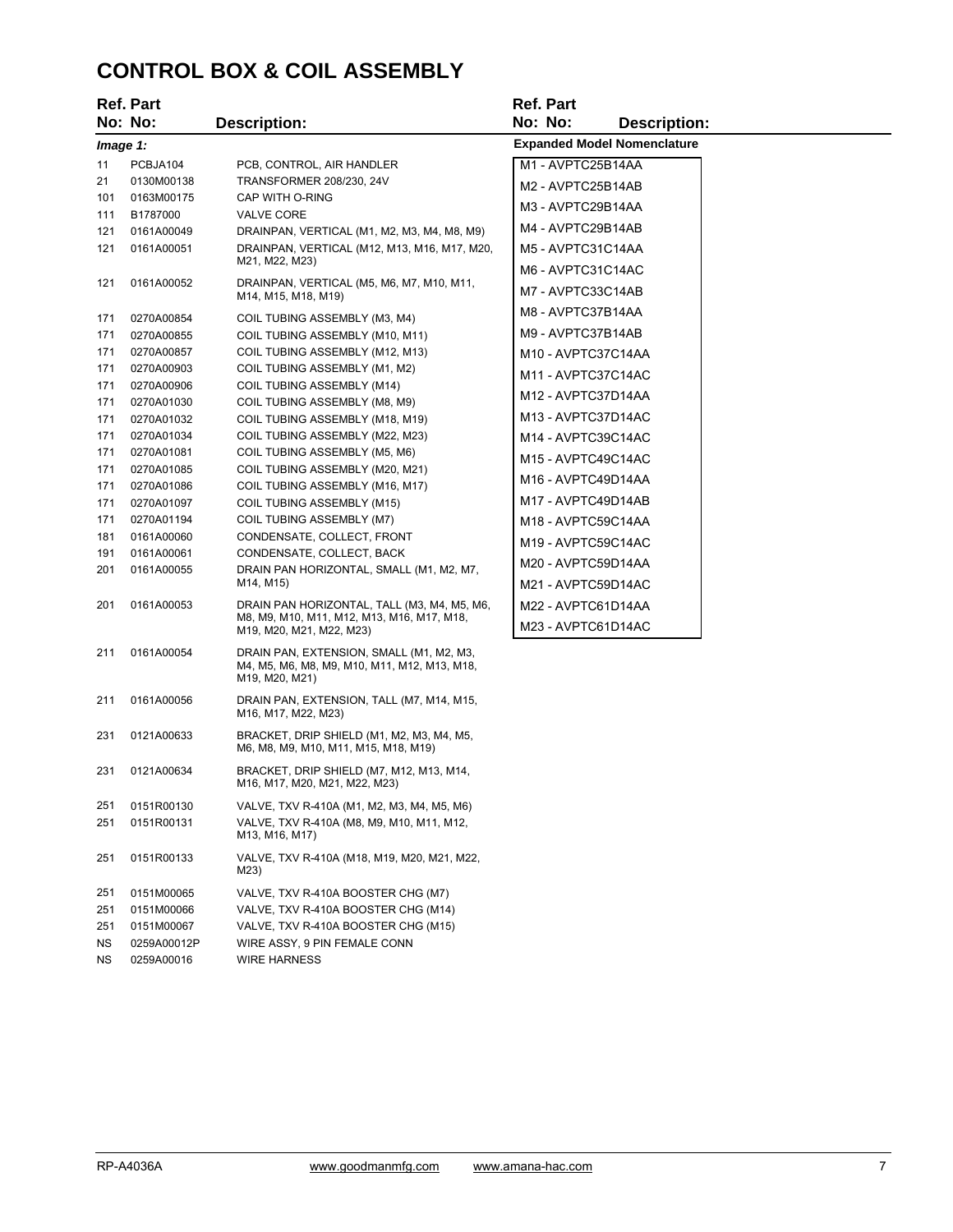## **BLOWER ASSEMBLY**

#### **BLOWER ASSEMBLY**

\*If end bells are needed please order the following: 0131M00182 - 1/2 HP 0131M00183 - 34 HP 0131M00184 - 1 HP